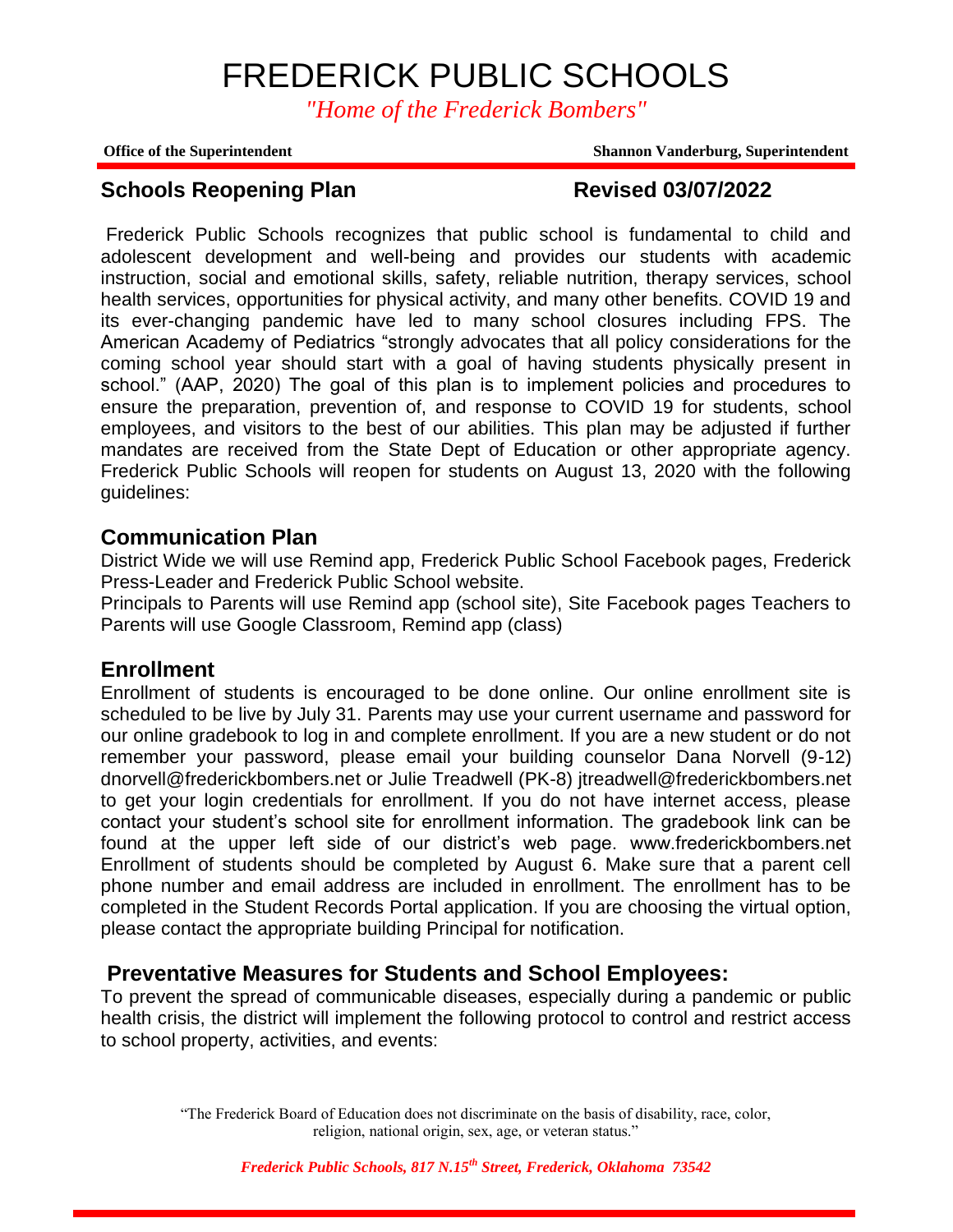*"Home of the Frederick Bombers"*

### **Office of the Superintendent Shannon Vanderburg, Superintendent**

Parents will be asked to screen their child before bringing them to school or putting them on a bus. The screening process consists of a few basic health questions and taking their temperature reading. The template for screening the student will be available on the Frederick Public School website. It is believed that this process should take very little time each morning. Staff will screen themselves using the same template.

The district may screen any individual who enters a school facility. The screening process may include taking temperatures, asking health-related questions, and isolating those that have symptoms of a communicable disease.

# **Health and Hygiene Precautions for Students and School Employees:**

- Students and school employees are generally recommended but not required to wear masks. In the Music Department, OSSAA recommendations will be followed that state:
	- o Directors and students should be masked if not outside.
	- o Singing and playing of instruments should be done outside if possible
	- $\circ$  If singing and playing are not possible outside, the next best option is inside with masks and social distancing
	- $\circ$  Shorter indoor rehearsals are recommended even with masks and social distancing and rooms should be allowed to clear between rehearsals.
- School employees will review the importance of hand washing and good hygiene with students on a regular basis. Students and staff are encouraged to use good hygiene practices and wash hands with soap and water for 20 seconds after using the bathroom. Washing hands or using hand sanitizers will be encouraged after use of other high touch areas.
- Students will use hand sanitizer before and after using computer lab equipment, Chrome books, or tablets.
- Classrooms will be sanitized daily. Restrooms will be sanitized throughout the day.
- Improve ventilation in classrooms with open windows when possible and updating HVAC systems.
- Teachers will have seating charts for each class to help with contact tracing.
- Common areas will be limited for use as much as possible. If used, the area will be sanitized at the end of each day.
- Cafeterias may use a staggered schedule or allow eating in classrooms to limit the number of students in each area.
- For students who change classrooms, desks will be sanitized between classes.
- Classroom teachers will utilize space available to promote as much distance between students during instruction and all activities as possible.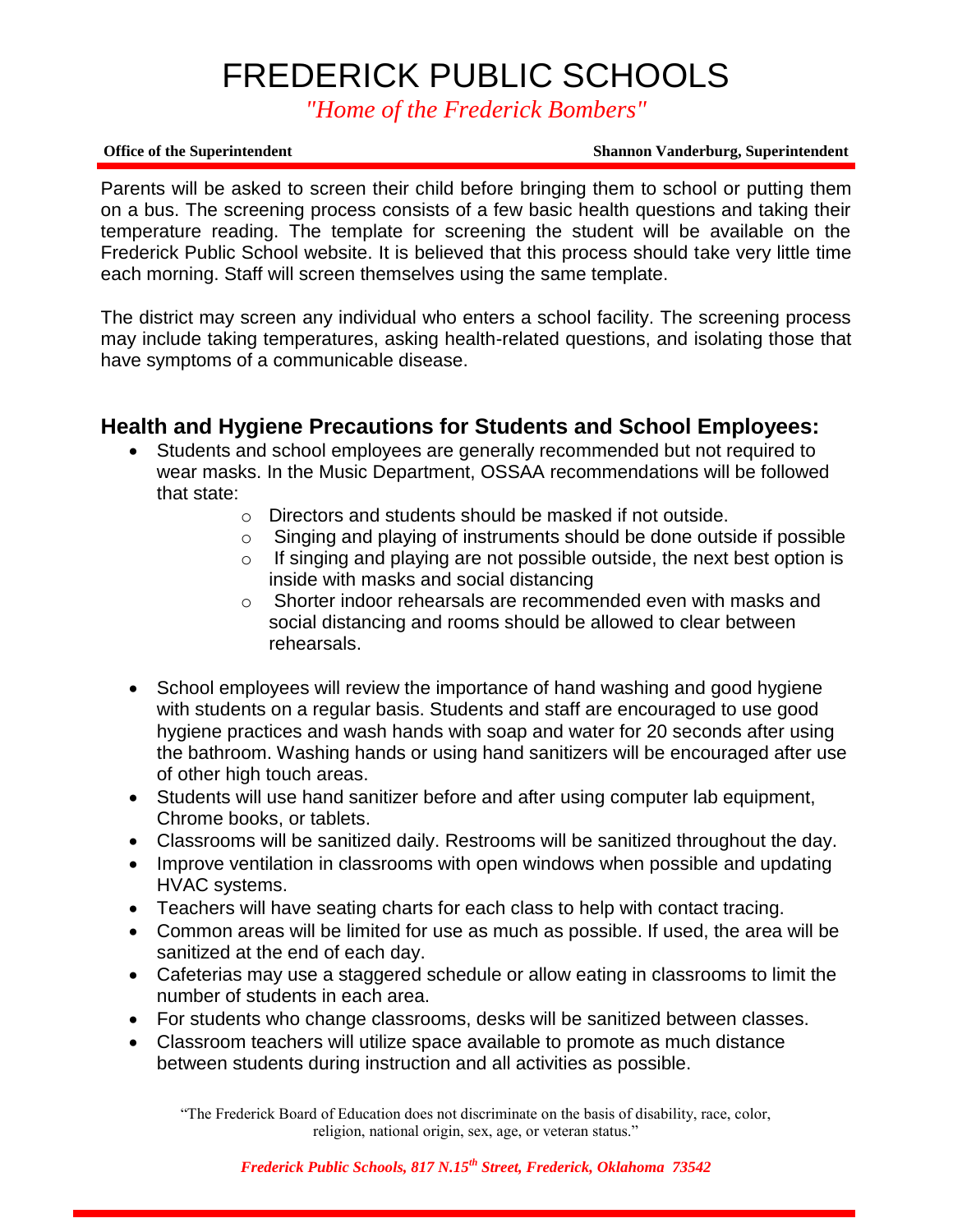*"Home of the Frederick Bombers"*

### **Office of the Superintendent Shannon Vanderburg, Superintendent**

- Appropriate accommodations for students with disabilities will be provided.
- Classroom teachers will discourage the sharing of personal items and supplies.
- We are currently installing touch less faucets in bathrooms. Currently on backorder.
- Water fountains will only be used in conjunction with water bottles or other containers with a lid and cap. Student and staff will not be allowed to use their mouth to get a drink at the fountains
- Bathroom high touch areas will be cleaned once in the mornings and afternoon.

## **Transportation**

- Buses will be sanitized after students arrive in the morning and again when buses return after school. Also before and after any trips.
- Social distancing should be used when possible.
- If weather conditions permit, vehicles windows should be open to promote airflow.
- Seating Charts will be used on buses.

# **Diagnostic and Screening Testing**

Criteria and Protocol for Students and COVID 19: (These are subject to change with additional guidance from the Oklahoma State Dept of Health)

- If a student/staff develops a fever of 100.0 degrees and above, or develops symptoms of sickness, a parent will be contacted, the student will be isolated and should be picked up as soon as possible by the parent/guardian or designated person. A student/staff may return to school with a Doctor's release, or a negative COVID 19 test or 10 days have passed since symptoms began and at least 24 hours have passed since recovery defined as resolution of fever without the use of fever reducing medications and improvement in any respiratory symptoms (coughing, shortness of breath).
- If a student/staff has known, sustained close contact with an individual that has tested positive for COVID 19, they should stay home and self monitor for symptoms. The individual should not return to the school until they have completed 10 days in quarantine.
	- o A person can end quarantine at 7 days after exposure if:
		- **They test negative (PCR or rapid test) and:**
		- **They have daily symptom monitoring and no symptoms and;**
		- The test should be 5 days or later in the quarantine and;
		- Masks are required for the balance of 14 days upon return to school.
		- It is recommended that the three W's are followed-Wear a mask, wash your hands, and watch your distance.
		- **Individuals who are fully vaccinated or were previously diagnosed with** COVID-19 within the last three months may not need to quarantine.
		- To schedule a vaccination please go to the following web address: https://vaccinate.oklahoma.gov/en-US/

"The Frederick Board of Education does not discriminate on the basis of disability, race, color, religion, national origin, sex, age, or veteran status."

*Frederick Public Schools, 817 N.15th Street, Frederick, Oklahoma 73542*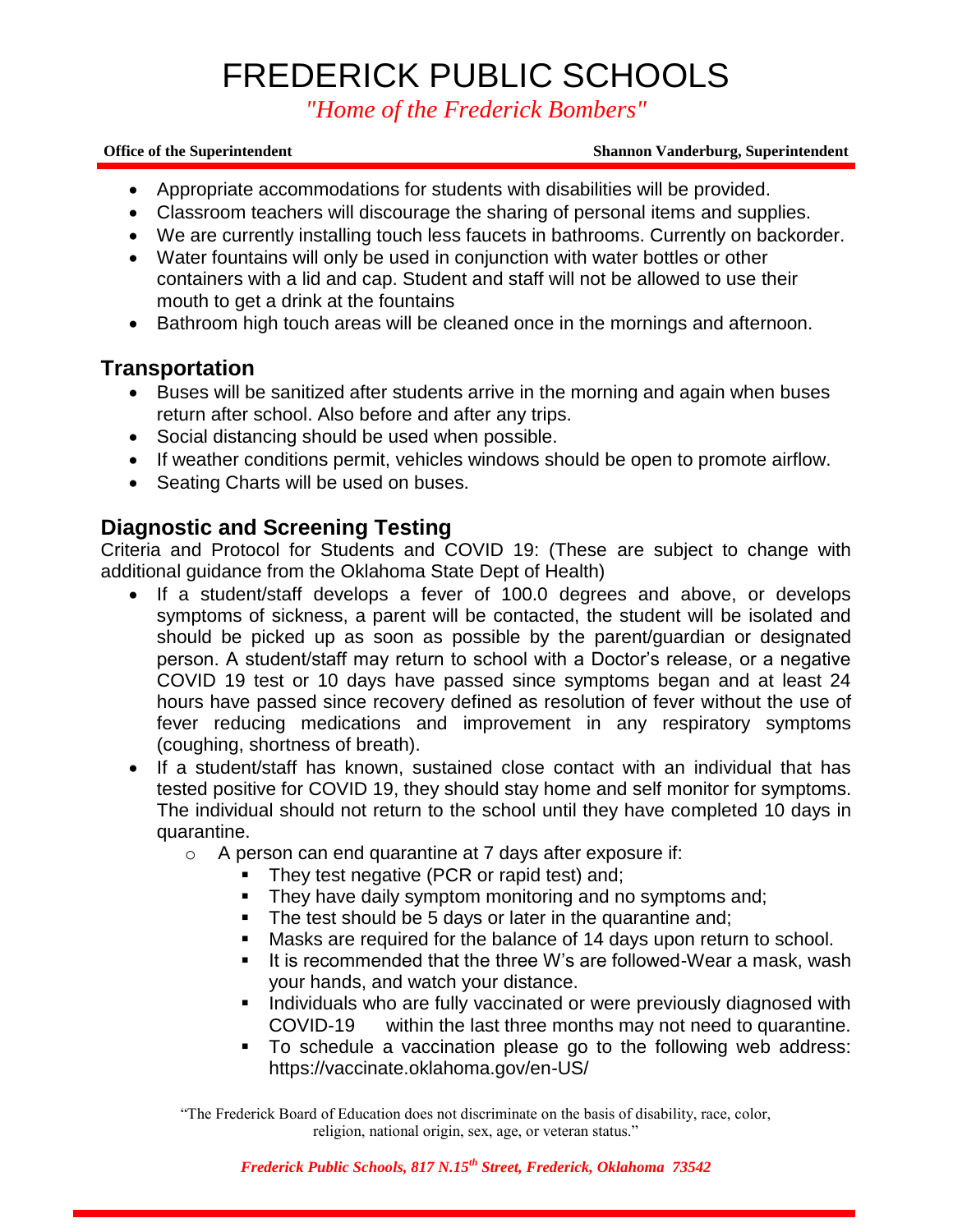*"Home of the Frederick Bombers"*

**Office of the Superintendent Shannon Vanderburg, Superintendent**

Students and/or parents should notify the school so that teachers can be notified of a student being placed on a temporary distance learning model. The school may be contacted by local health officials if deemed necessary for contact tracing. Any transition of a class, building site or the district to distance learning would be made in conjunction with the local Health Department.

Individuals with COVID 19 who have symptoms and were instructed to care for themselves at home may discontinue isolation under the following conditions: (SYMPTOMS BASED STRATEGY)

- At least 24 hours have passed since recovery defined as resolution of fever without the use of fever reducing medications and improvement in respiratory symptoms (coughing, shortness of breath) and,
- At least 10 days have passed since symptoms first appeared.

Individuals with COVID 19 who have not had any symptoms and were instructed to care for themselves at home may discontinue isolation under the following conditions:

 At least 10 days have passed since the date of the first positive COVID 19 diagnostic test, assuming no subsequently developed symptoms since the positive test. If symptoms develop, the symptom-based strategy should be used. Note, because symptoms cannot be used to gauge where these individuals are in the course of their illness, it is possible that the duration of viral shedding could be longer or shorter than 10 days after their first positive test.

# **Vaccinations**

Frederick Public Schools is working closely with the local Health Department in informing staff and families of available vaccination clinics in our area. To schedule a vaccination please go to the following web address: https://vaccinate.oklahoma.gov/en-US/

# **Coordination with Health Department**

Frederick Public Schools is committed to continue coordinating information for vaccinations or contact tracing with the following:

Melinda Siders, Contact Tracer District 5,

Kallie Clemmer, RN, Coordinating Nurse Tillman County Health Department, and Brandie Combs, MPH, Regional Director District 5.

Tillman County Health Department Contact Information is 580-335-2163 or 1500 N. Main, Frederick, OK 73542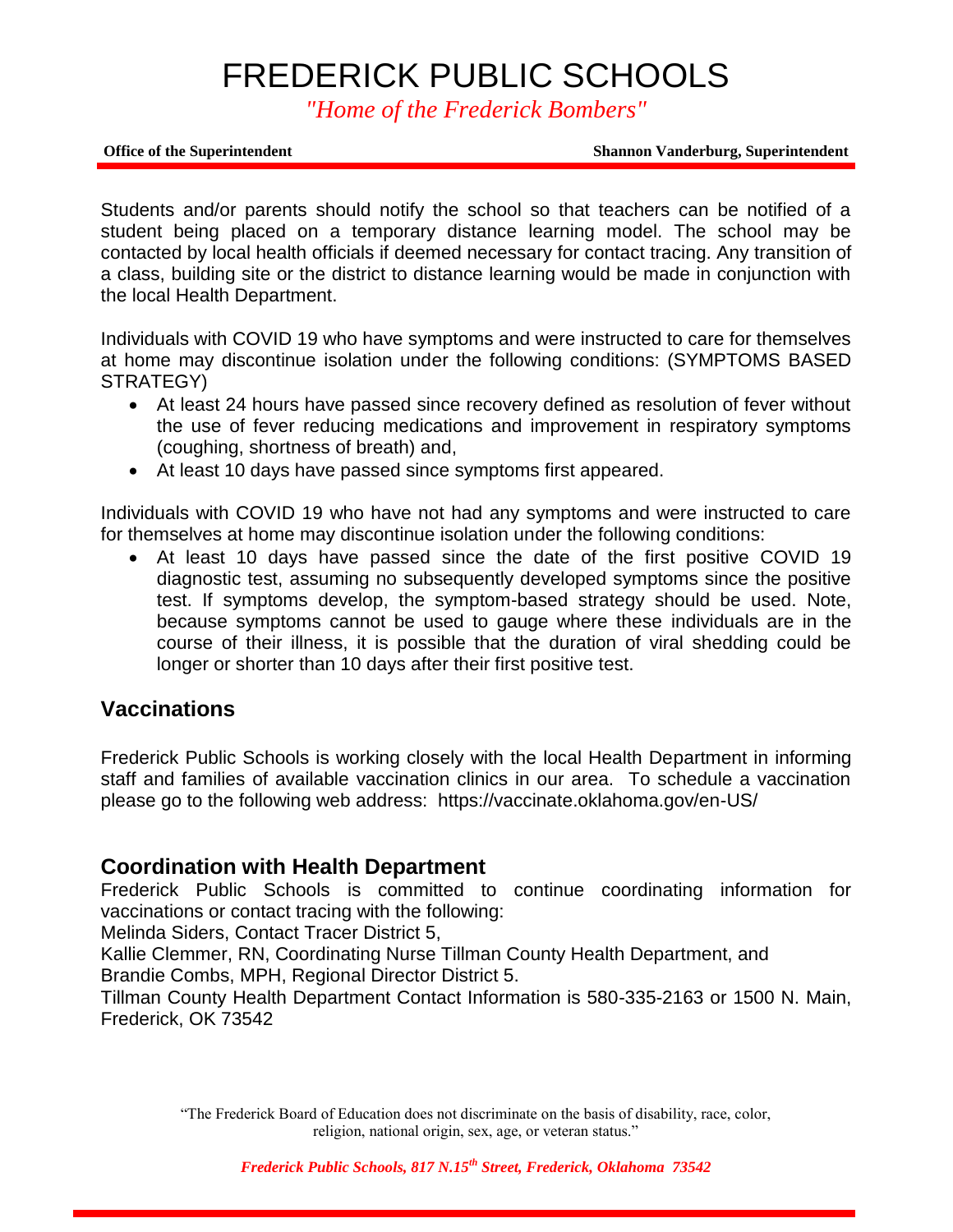*"Home of the Frederick Bombers"*

**Office of the Superintendent Shannon Vanderburg, Superintendent**

## **Social Distancing and Gatherings**

Frederick Public Schools will work to reduce sustained close contact while students are at school. Social distancing at all times is not feasible during a school day. Face masks or cloth coverings are not required (at this time) but the school will provide one reusable/washable cloth face mask to all students and staff at no cost. Other face masks will be furnished by the students and staff.

### **Assemblies**

Large gatherings such as assemblies, pep rallies and class parties will be evaluated on a case by case basis. Factors involved with having a large gathering will include the current health situation at the school, in the community, how many grades will attend and if visitors will be allowed.

### **Learning and Academics**

The best learning environment is for students to be at school with their peers and school staff. It is our goal at Frederick Public Schools to have in person, traditional school as many days as possible throughout the school year. However, we understand that interruptions to the school year will probably be unavoidable. In an effort to better connect with our students and sustain learning regardless of the situation, the following measures are being taken. There could be multiple scenarios for delivery of education during the school year including traditional, distance and virtual. There may also be various methods of school closures including by classroom, grades, site or district. Frederick Public Schools will make every effort to get information out to parents as soon as possible.

## **Virtual**

- Frederick Public Schools will be offering the option for students to attend school virtually in grades 6-12. Online classes will be through Odysseyware at the HS, through Study Island, Exact Path, and Odysseyware at the MS.
- An adult learning coach (parent, guardian, etc) must be available 3 hours per day to help the student reach their goals.
- Computers and wifi hotspots will be available based on need and subject to approval of paperwork on policy FNCD-R
- A student enrolled virtually may return to regular during the  $1<sup>st</sup> 10$  days or at the semester break. It is in the student's best interest to work on all subjects equally. This will help ensure that the student is on track if they choose to return to regular school.
- The teacher assigned to each student will ensure that the OAS standards are taught. A pacing guide is used to create a timeline for the OAS standards for the school year.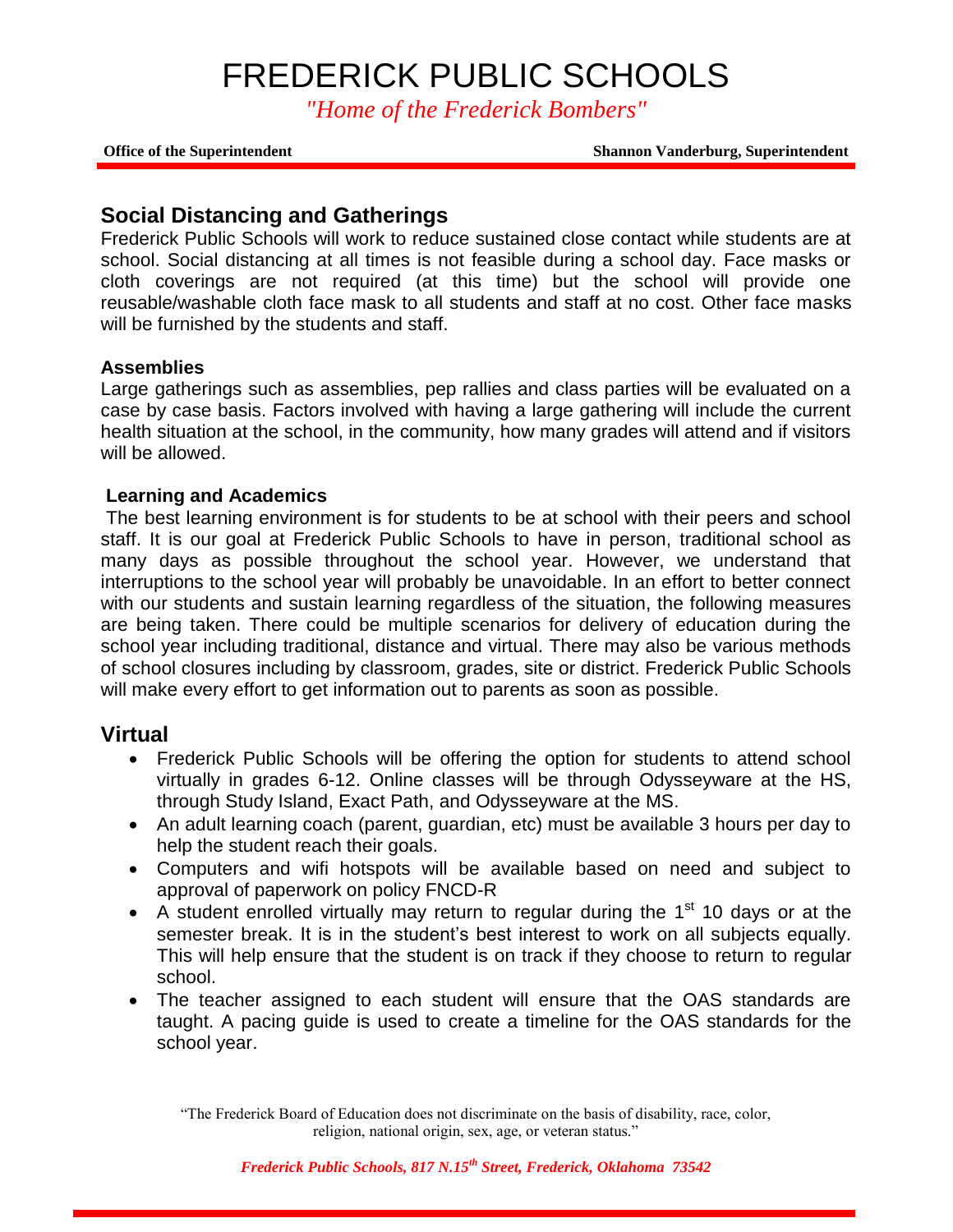*"Home of the Frederick Bombers"*

### **Office of the Superintendent Shannon Vanderburg, Superintendent**

- Student attendance will be in accordance with policy FDC-R1 and is based on completion of assignments in a timely manner. An FPS teacher will be available to meet with the student and family virtually a couple of times per week and will be responsible for evaluating submitted work and assigning grades.
- Students may choose full time virtual or full time regular school. A blended option is not available.
- Virtual education has already been in place at the HS level through Odysseyware.
- Some of the advantages of FPS providing virtual education to your student include:
	- o A virtual education experience with educators that know your child.
	- o Meals are provided each day. Students are responsible for picking up the meals.
	- o Your student will have the opportunity to participate in Extracurricular Activities. If a school site is closed due to COVID 19 no extracurricular activities will take place at that site. If the District is closed due to COVID 19 no extracurricular activities will take place in the District.
	- o Upon graduation you will walk across the stage and graduate with your classmates.
	- o Your student is much more than just a number.

# **Distance Learning (Virtual) if school is closed**

- Computers and wifi hotspots will be available based on need and subject to approval of paperwork on policy FNCD-R
- Student attendance will be in accordance with policy FDC-R1 and is based on the completion of assignments in a timely manner. x At least 2 grades per week, per subject will be taken.
- Teacher will communicate daily with students.
- Teachers will assign lessons daily.
- Parents will be requested to provide a quiet learning environment daily.
- Parents will be requested to communicate with the teacher at least weekly.
- Parents will be responsible for students turning in their work as directed.
- Students who check out devices should use them for school only.
- Students will be responsible for working each day.
- Students will be responsible for completing and turning in work on time.
- Students and parents will be responsible for keeping school devices in good condition and returning them in working order.
- If a school site is closed due to COVID 19 no extracurricular activities will take place at that site. If the District is closed due to COVID 19 no extracurricular activities will take place in the District.

# **Outdoor Events**

• Masks are recommended.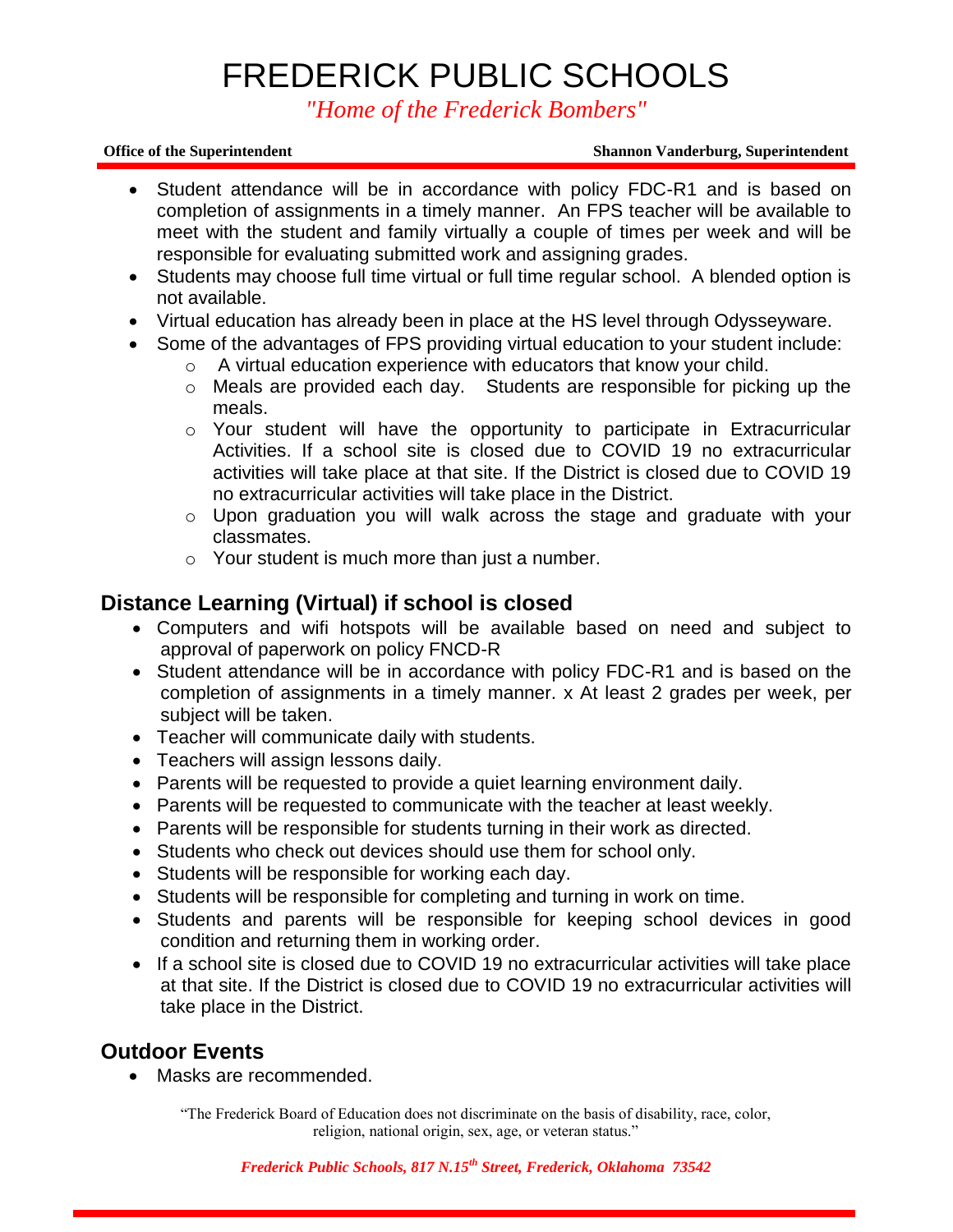*"Home of the Frederick Bombers"*

### **Office of the Superintendent Shannon Vanderburg, Superintendent**

- Please practice social distancing.
- The walkway at the top of the bleachers should remain clear.
- Seating at Football will be available on the hills, on the north wall and on the visitors side if space permits.
- Hand sanitizer will be available.

## **Indoor Events**

- Masks are recommended for everyone
- Spectators will practice social distancing and remain with their families
- Every other row will be closed and remain empty
- Player seats spaced 6 feet apart
- Benches and equipment sanitized between games

## **Concession**

- Masks and gloves required for those handling non packaged food.
- Move prepared food to tailgate area.
- Separate person handling money

## **Miscellaneous Information**

- All 6-12th grade students will take Semester Tests. There will be no exemptions this school year. We want students to stay home if they are ill or show symptoms. Incentives for perfect attendance at this time are not warranted.
- In accordance with school policy, if students are ill or show symptoms of illness and stay home, they can be counted present for that school day if they meet the attendance requirements for distance learning. (Policy FDC-R1)
- Any criteria or protocol for students with COVID 19 may be revised as new guidelines or recommendations are released by the Oklahoma State Department of Health.

Even after working on this document for several months, there are probably situations that will come up throughout the year that might not have been contemplated. Frederick Public Schools is committed to working with families and students to address unforeseen situations so we can continue to provide a safe and successful learning experience for our staff and students. This plan is the product of endless hours of collaboration, meetings, and recommendations, with federal and state officials. It is our desire to give our students a school experience that is as normal as possible in these unprecedented times. At any point in the future, there may be a necessity to revise this plan. If that happens, students, parents, and staff will be notified of any changes as soon as possible. Any school closure will happen because of accurate information provided by appropriate officials. Please be mindful that misinformation, speculation and gossip does not help the over 850 students and 100 employees of Frederick Public Schools. If there is a positive case that affects our